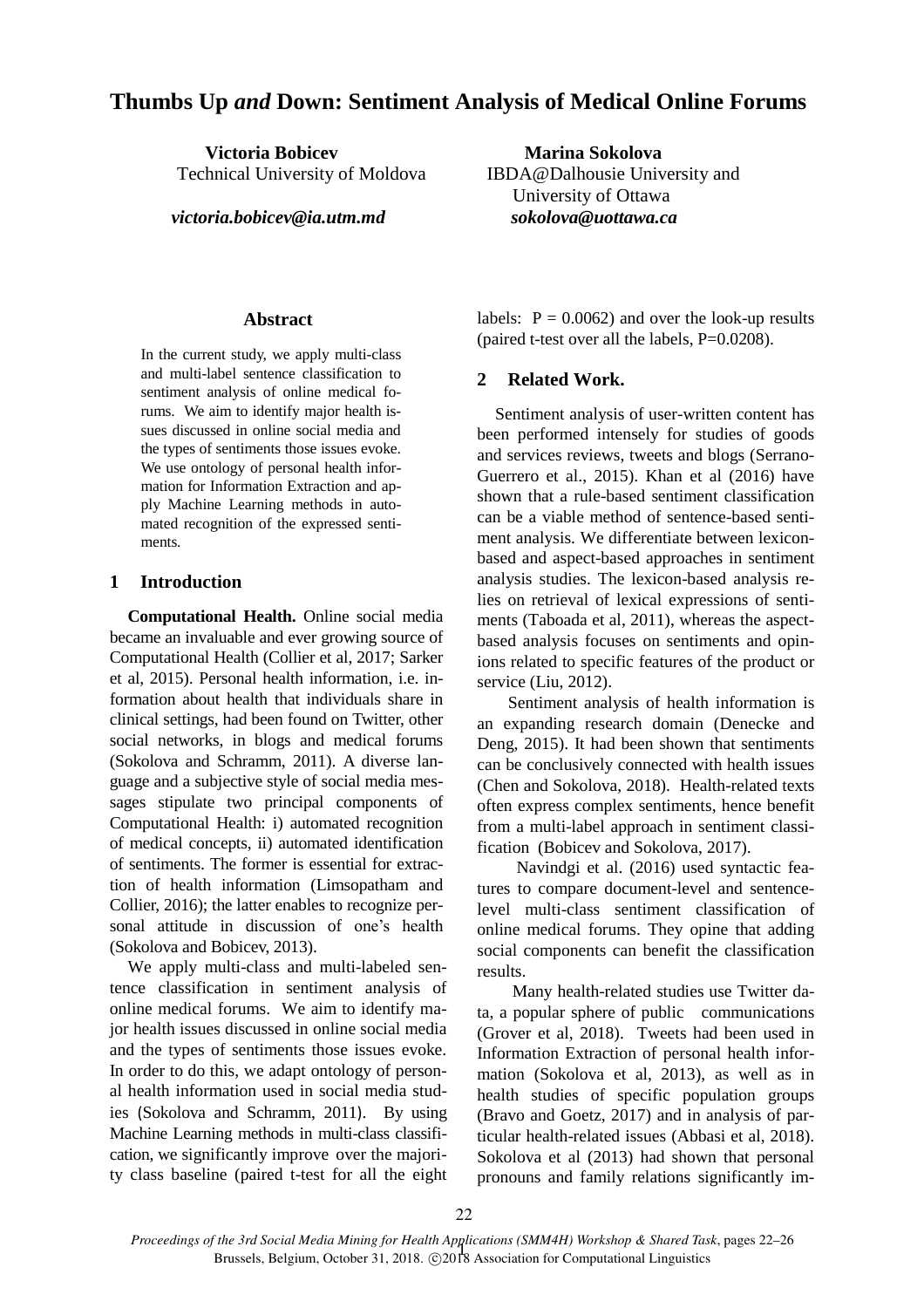proved accuracy of health information extraction from Twitter.

## **3 The Data Set Construction**

We work with texts harvested from *in vitro fertilization* forums, namely, ivf.ca, with posts annotated by multiple sentiments.<sup>1</sup> The posts are comparatively informative, containing approx. 100-150 words each. Many posts express more than one sentiment and discuss more than one topic. The posts had been studied in a multi-label sentiment classification (Bobicev and [Sokolova,](#page-4-7)  [2017\)](#page-4-7). In the said study, multi-label classification has been applied to a complete post, thus leaving aside a nuanced analysis of the expressed sentiments. In the current work, we use *sentences* as the units of the study to gain more detailed information about expressed sentiments.

**Sentiment categories.** We use two categories *encouragement*, *confusion*, and *facts* introduced in previous studies (Sokolova and Bobicev, 2013).

*Encouragement* indicates sentiments expressed towards the interlocutors of the post author. The expressed sentiments aim to support and inspire other people reading the posts. At the same time, this support is expressed by describing details of treatment such as: clinics, doctors, procedures or medicines that could lead to the desired outcome.

*Confusion* generalizes various nuances of negative sentiments: uncertainty, hopeless, frustration, complaint, etc. While analyzing the posts marked by *confusion*, we aim to extract the cause of these negative sentiments; here we differentiate between health issues *per se* and issues of treatment.

*Facts* is used to label the objective discussions. In posts labeled by *facts* we seek to extract information related to health (e.g., treatment, procedures, prescribed medications).

**Health issue categories.** The health-related ontology introduced in [\(Sokolova and](#page-4-1) Schramm, [2011\)](#page-4-1) was the main resource of Information Extraction procedures. The ontology has been created to study user-written online messages on health-related topics. It contained four main health issue categories: (1) 'Person' with subclasses 'Anatomical parts' and 'Physiological

 $\overline{a}$ 

functions'; (2) 'Health-Related Problems' with subclasses 'Symptoms' and 'Diseases'; (3) 'Health Care System' with subclasses 'Health Care Providers', 'Health Care Setting' 'Health Care Procedures'; (4) Health-Related Environmental Factors.

We expanded the ontology with two new categories: Intakes and External Factors. Our initial version of the ontology listed the following categories: (1) Body: parts, organs, elements, functions; (2) Health conditions: symptoms, diseases; (3) Health care: providers, settings; (4) Health care actions: diagnostics, procedures; (5) Intakes: medicines, supplements, food; (6) External factors: family, work, finances.

 However, a simple lookup resulted in high precision and low recall (Precision=0.97, Recall=0.23). The low Recall was due to various spelling of health related terms, especially multisyllable medical terms (e.g. echocardiography') and specific abbreviations (e.g., ultrasound was written as US or U/S). Unlike in studies of Twitter data (Sokolova et al, 2013), adding personal pronouns and family relations did not improve accuracy of the health information retrieval. In our data, the authors used personal pronouns indiscriminately in description of health issues and other topics. When creating unigram models for posts with health information and without it, we observed that 'I' is the most frequent word in both. The next most frequent pronoun in health related text is 'my' and in non-health related texts - 'you'; family relationship mentioning is actually more frequent in non-health related texts.

The final set of the ontology term categories (i.e., health issues) was as following: (1) Body parts, organs; (2) Health conditions: symptoms, diseases; (3) Health care providers; (4) Actions: procedures; (5) Intakes.

**Sentence annotation.** We selected 160 posts for sentence annotation and further evaluation by machine learning methods. The selected posts i) had to have 2 or more sentiment labels, ii) had to be an average length (300 - 600 characters, or 50- 100 words). Those posts had been split into sentences. Each sentence was manually annotated using two sets of labels: sentiments and health issues mentioned in this sentence.

It is important to note that sentences could have more than one label from the same category, e.g., *encouragement* and *facts, providers* and *organs.* Some sentences had multiple labels and some sen-

<sup>&</sup>lt;sup>1</sup> The data set is available upon request at victoria.bobicev@ia.utm.md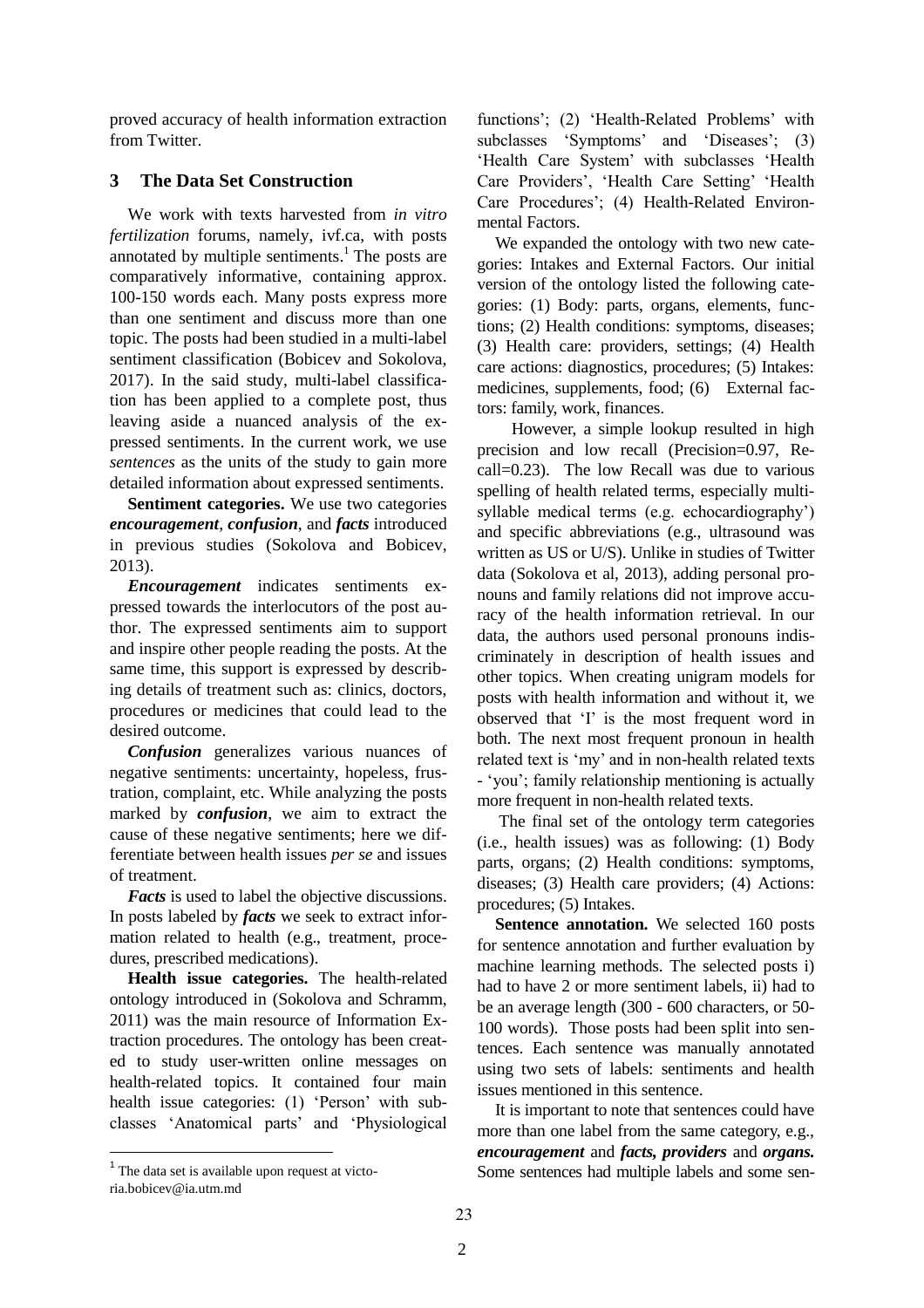tences had zero labels. For example, "*So it's a matter of getting the balance right*." did not have assigned labels, whereas "*I just want to make it clear to anyone with DOR or LOR that there still is hope!*" has been assigned with *encouragement* and *symptoms*.

The annotation resulted in 1087 sentences annotated with the total of 985 labels (Table 1).

| - abels -                                         |  |  |  |  |  |  |
|---------------------------------------------------|--|--|--|--|--|--|
| Sentences                                         |  |  |  |  |  |  |
| Takle 1. The statistics on the label distribution |  |  |  |  |  |  |

Table 1: The statistics on the label distribution.

Further, we worked with the label distribution presented in Table 2.

| <b>Sentiments</b>   | <b>Health Issues</b> |
|---------------------|----------------------|
| facts: $213$        | procedures : 234     |
| encouragement : 110 | symptoms : $127$     |
| confusion : $70$    | providers: 86        |
|                     | organs: 84           |
|                     | intakes: 61          |

Table 2: Label distribution in the data set.

### **4 Empirical Studies**

**Feature selection.** We tokenized each sentence and built the unigram model of the data. All the tokens have been used as features in the initial feature set.

To obtain the best set of features for each label we used Information Gain  $(IG)$  to calculate coefficients of the token importance for the current label:  $IG(token, label) = H(label) -$ H(label/token).

For example, the highest coefficients for the topic 'organs' were: *eggs* - 0.079, *tubes*- 0.021, *egg*- 0.018, *ovary* 0.017, *ovaries* 0.014, and the lowest for the selected features were: *abdominal* - 0.0034, *sorta* - 0034, *like -* 0030. We calculated the coefficients for every word and selected words with the coefficients  $> 0$ .

**Multi-class classification.** We calculated the baseline F-measure (B) where all instances are attributed to the majority class. Thus, F-measure is quite high due to the data imbalance.

To assess difficulty of the multi-class classification, we used a straight-forward look-up to identify each label. The threshold for the label has been selected by balancing Precision (Pr) and Recall (R) of this label recognition. Table 3 shows Pr, R and F-measure (F) calculated for each label.

For the five health issue labels, the look-up non-significantly improved F-measure over the baseline (paired t-test for the five health issue labels: P=0.1308); classification improvement did not happen for the three sentiment labels, albeit Fmeasure decrease was not significant (paired t-test for the three sentiment labels: P=0.1060).

We used Machine Learning experiments to improve sentence-based sentiment classification. To find algorithms that can improve on the baseline, we applied applied Naïve Bayes, Support Vector Machine, K-Nearest Neighbors, and Decision Tree classifiers from  $WEXA<sup>2</sup>$  toolkit.

We applied 10-fold cross validation on the set of the annotated sentences. Table 4 reports the best results for each label. SVM and KNN substantially outperformed other algorithms. The results show that the best results significantly improved over the baseline results: paired t-test for all the labels:  $P = 0.0062$ . Improvement over the look-up results is also statistically significant: paired t-test over all the labels, P=0.0208.

However, these experiments treated every label individually and did not reveal relationship among them. To seek relationship among the label categories and the individual labels, we involved multi-label classification.

| Label      | B     | Pr    | R     | F     |
|------------|-------|-------|-------|-------|
| facts      | 0.717 | 0.735 | 0.653 | 0.692 |
| encourage  | 0.851 | 0.971 | 0.600 | 0.742 |
| confusion  | 0.904 | 0.891 | 0.700 | 0.784 |
|            |       |       |       |       |
| procedures | 0.690 | 0.759 | 0.739 | 0.749 |
| symptoms   | 0.828 | 0.958 | 0.888 | 0.922 |
| organs     | 0.887 | 0.985 | 0.807 | 0.887 |
| providers  | 0.883 | 0.925 | 0.860 | 0.892 |
| intakes    | 0.917 | 0.919 | 0.934 | 0.927 |

Table 3: Multi-class labels' lookup results.

**Multi-label classification.** In multi-label classification (Sorower, 2010), we focused on joint detection of the sentiment and health issues labels assigned to a sentence. We had 667 sentences with at least one label. To convert from a multilabel to a uni-label problem, we used Binary Relevance (BR) problem transformation method. It creates k datasets, each for every single label, and trains the classifier on each of these data sets.

1

<sup>2</sup> https://www.cs.waikato.ac.nz/ml/weka/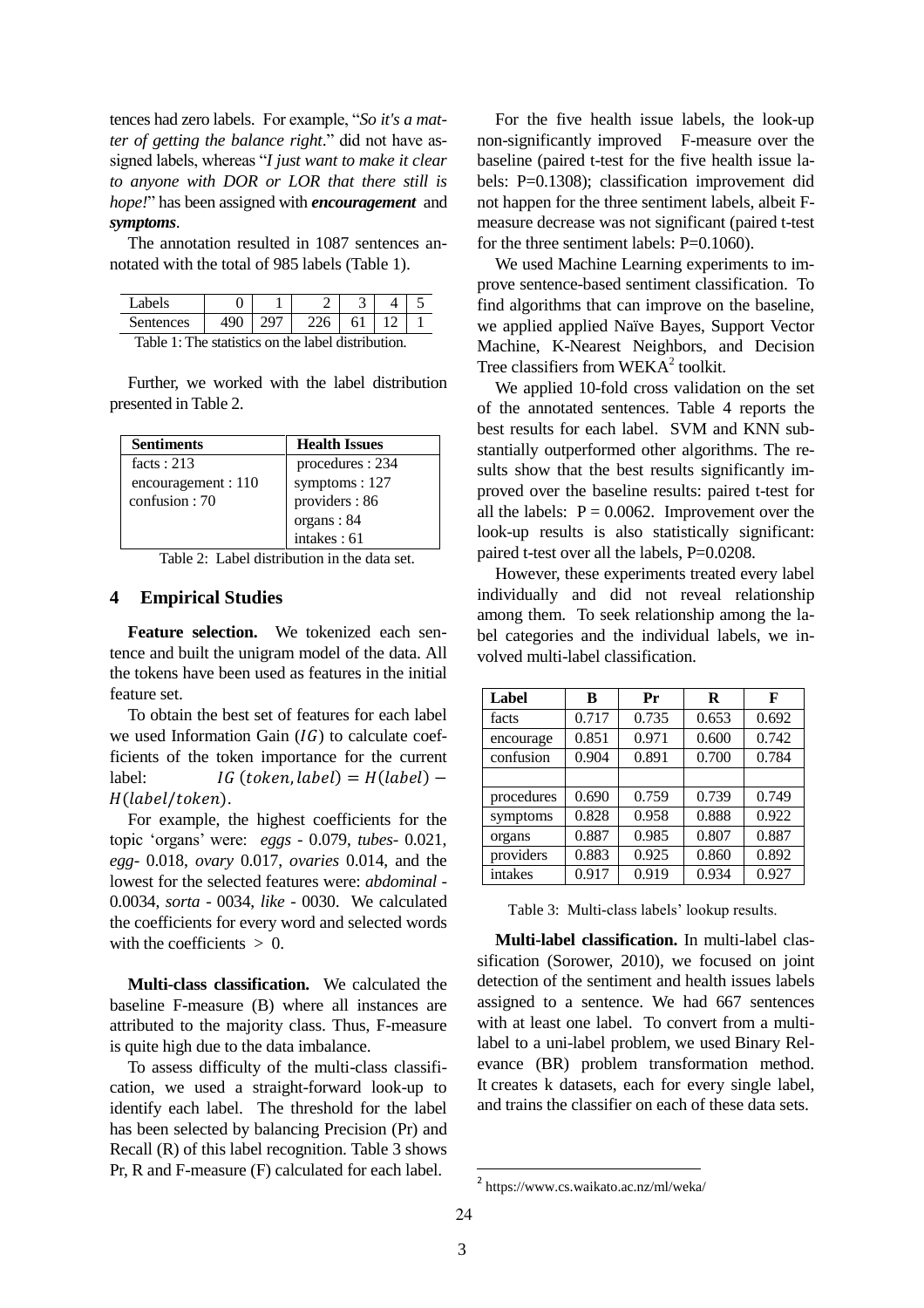Using the lookup method we obtained 292 sentences with Exact Match  $(EM) = 0.438$ .

$$
ExactMatch = \frac{1}{n} \sum_{i=1}^{n} I(Y_i = Z_i)
$$

where *n* denotes the number of sentences in the

| Label      | Alg.       | B     | Pr    | R     | F     |
|------------|------------|-------|-------|-------|-------|
| facts      | <b>SVM</b> | 0.717 | 0.845 | 0.854 | 0.831 |
| encourage. | <b>KNN</b> | 0.851 | 0.897 | 0.905 | 0.869 |
| confusion  | <b>KNN</b> | 0.904 | 0.947 | 0.952 | 0.942 |
|            |            |       |       |       |       |
| procedures | <b>SVM</b> | 0.690 | 0.848 | 0.854 | 0.835 |
| symptoms   | <b>SVM</b> | 0.828 | 0.906 | 0.908 | 0.884 |
| organs     | <b>KNN</b> | 0.887 | 0.954 | 0.951 | 0.940 |
| providers  | <b>SVM</b> | 0.883 | 0.922 | 0.930 | 0.907 |
| intakes    | <b>SVM</b> | 0.917 | 0.967 | 0.966 | 0.959 |

Table 4: The best multi-class results of ML algorithms.

data set,  $Y_i$ ,  $Z_i$  are sets of predicted and true labels for sentence *i* respectively.

EM is the ultimate assessment of accuracy, as it counts only sentences with every label found and identified correctly. This means that the system detected correctly all the labels for more than 40% of sentences (443 labels in total).

The look-up classified 219 sentences with a partial match, where 294 labels were matched correctly, 145 labels were false negative and 115 labels were false positive. 'Match' indicates manually annotated a label found by the lookup; 'false positive' shows that a label was found by the lookup but not by the manual annotation; 'false negative' indicates an annotated label missed by the lookup.

Among 156 completely mismatched sentences, 103 labels were classified as false negative and 96 labels were classified as false positive.

We have applied multi-label Machine Learning algorithms from MEKA toolkit<sup>3</sup>. As in multiclass-classification, we used 10-fold crossvalidation. In this task, SVM and Naïve Bayes outperformed the other algorithms. SVM obtained EM =  $0.513$ , F (by label) = 0.438. Naïve Bayes obtained  $EM = 0.421$ , F (by label) = 0.406.

The best EM, obtained by SVM, is higher than  $EM = 0.450$  reported for studies of the complete posts (Bobicev and Sokolova, 2017). In addition to classifying a bigger unit, the cited work analyzed only four sentiment labels, whereas we obtained a higher EM in a more complex classification of three sentiment labels and five health issue labels. However, our data set is considerably smaller that the data used in the previous study: 597 sentences vs 1321 posts.

 **Error analysis.** We categorized reasons for errors as follows: (1) linguistic challenges: irony, misspellings, ambiguous sentence structure that requires application of specialized linguistic methods; (2) limitations of the knowledge source, i.e., deficiency of terms in the applied ontology; (3) system limitations, e.g., inability of our system to capture long distance relations of terms and sentiments.

### **5 Conclusions and Future Work**

We present a preliminary sentence-level sentiment analysis of posts gathered from a medical forum. The posts were informative enough to express several sentiments and cover several health issues. As a result, we analyzed a multi-labeled data set, where some labels revealed sentiments and other labels indicated underlying health issues.

We adapted ontology that was previously used in personal health information extraction from a heterogeneous social media data to identify health issues in the data set. Respectively, we added Intake terms and populated the ontology with domain specific terms of In Vitro Fertilization and their slang spellings used by the online forum participants. By using Machine Learning methods in multi-class classification, we have obtained significant improvement over the majority class baseline (paired t-test for all the eight labels:  $P =$ 0.0062) and significant improvement over the look-up results (paired t-test over all the labels, P=0.0208). The obtained results on multi-label classification are less conclusive, in part, because a small data set.

Hence, we want to expand the data set through annotation of more posts on the sentence level. This will allow us to use syntactic structures of sentences in order to better capture their semantics.

At the same time, more work should be done for development of an automated and robust system that can reliably classify sentiments and related to them health issues on social media. To improve on Information Extraction, we plan to augment the current ontology.

Finally, we want to test the same approach on posts collected from other medical forums.

 $\overline{\phantom{a}}$ 

<sup>3</sup> http://waikato.github.io/meka/